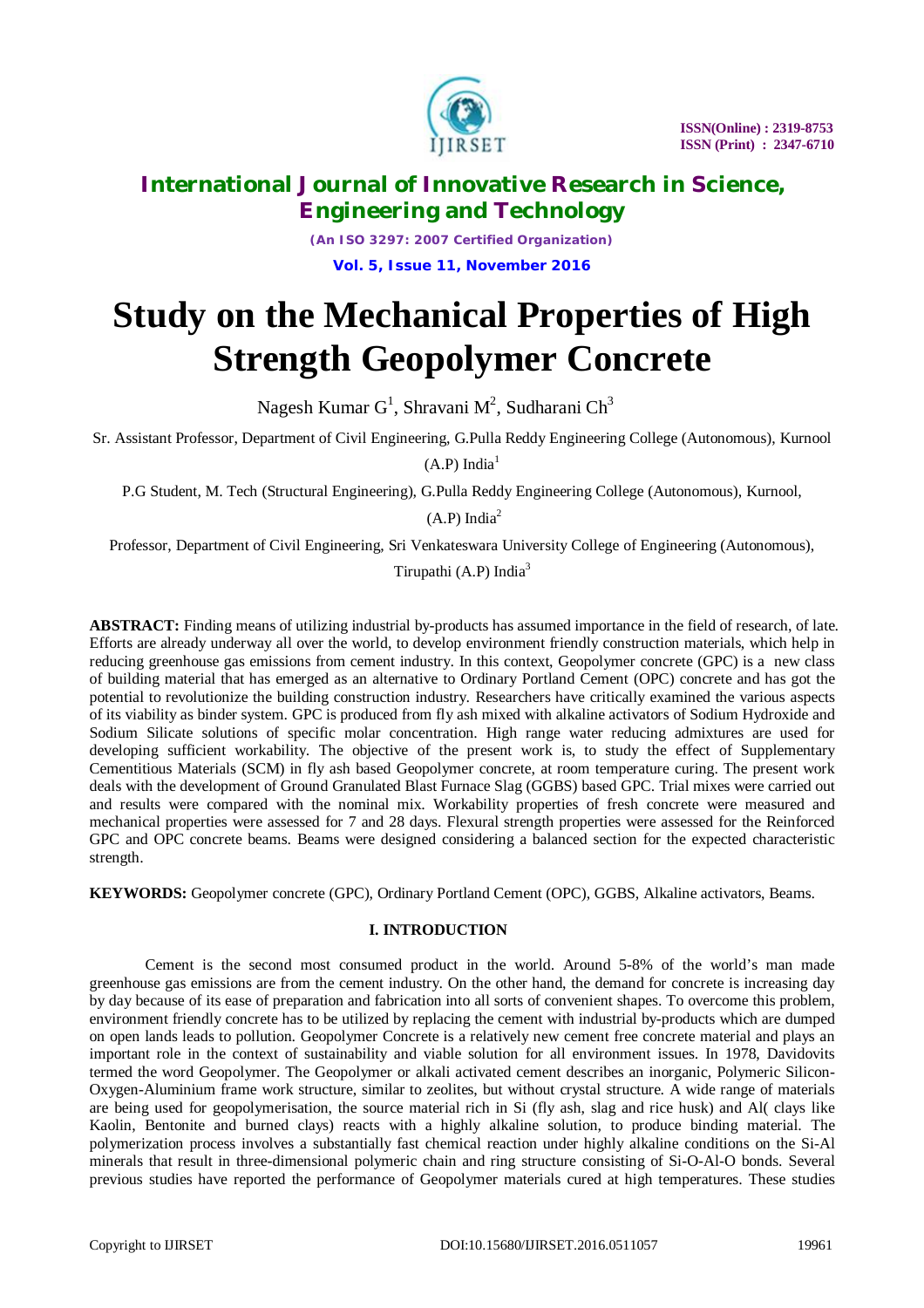

*(An ISO 3297: 2007 Certified Organization)*

#### **Vol. 5, Issue 11, November 2016**

indicate that the heat cured fly ash based Geopolymer concrete developed high tensile and compressive strengths and low effective porosity, which are beneficial for the concrete used in an aggressive environment. Heat cured fly ash based Geopolymer concrete, showed better resistance to sea water environment than the OPC concrete of similar compressive strength. The development of Geopolymer without curing at increased heat will widen its application. Hence, an attempt has been made here, to use the GGBS, rather than flyash as the source material. A comparison between OPC and GGBS based GPC specimens are carried out. As an extension, flexural behaviour of Reinforced OPC concrete and GGBS based GPC beams are studied for 7 and 28 days strength.

#### **II. LITERATURE REVIEW**

**Maneeshkumar C S et al.(2015)** The necessity of heat curing of concrete was eliminated by incorporating GGBS and fly ash in a concrete mix. The strength of Geopolymer concrete increased with increase in percentage of GGBS in a mix and gave maximum compressive strength of 74.67Mpa. GGBS and Fly ash-based Geopolymer concrete has excellent compressive strength and is suitable for structural applications.[1]

**Mr. Ahmed Mohmed Ahmed BlashDr. T.V. S. VaraLakshmi(2016)**The incorporation of GGBS in the Geopolymer concrete mixes resulted in finer pore structure thus producing low permeability concrete for longer curing durations . It was also observed that high performance concrete may be used in terms of high strength and durability and is significant to special structures such as marine structures...[2]

**Mathew Sudhakar and Natarajan [2010]** Coal Ash and GGBS Combination is taken along with 15M Alkaline Solution and total replacement of about 30% is taken into consideration and Higher compressive strength up to 57Mpa is obtained .However, the Cost of GGBS added Geopolymer is 7% Higher than the OPC but when we consider strength aspect, it is almost 3 times that of OPC at 7 days.[3]

**Mr. Gautam L et.al(2015**) A successful development of fly ash based and fly ash and GGBS based Geopolymer concretes with low Molarity is achieved. Twenty different mixes using NaOH solutions of Molarities 3, 4, 5 and 6 were selected. The W/B ratio is observed to have a significant effect on the strength realized.[4]

**P. Chindaprasirt et.al (2011)** They studied the synthesis of high-strength Geopolymer using fine high-Calcium fly ash. The results indicate that the setting time of paste, decreases with an increase in fly-ash fineness. The flow strength, and drying-shrinkage characteristics of mortars improved using fine fly ash. Geopolymer mortars with high 28-day compressive strength of 86.0 MPa were obtained. [5]

**Partha, Prabir and Pradip [2014**] investigated that when the GGBS was added in the range of 0 - 20% of total binder, significant increase in strength and some decrease in workability was observed in Geopolymer concrete. The addition of GGBFS enhanced the setting of concrete at ambient temperature. The effect of mixture variables on the development of tensile strength was similar to that on the development of compressive strength. [6]

**Sunil Kumar.R, Dr V.Ramesh(2015)** 18 types of mixes of Geopolymer Concrete were prepared for three different water to Geopolymer solids, for two different binder proportions of 375 kg/m<sup>3</sup> and 420 kg/m<sup>3</sup> by keeping the Molarities constant (alkali solution 8M), optimum  $f_{ck}$  was selected to cast the plain Geo polymer concrete beam specimen and cylinders. As reported 35% GGBS (65% fly ash), in the total binder content resulted in the early strength development of geo polymer concrete under SUN DRYING which showed better strength properties.[7]

**V Supraja, M. Kanta Rao (2012)** in this paper an attempt was made to produce the Geopolymer concrete, fully replaced with GGBS and alkaline liquids which were used as binding materials. Different molarities of Sodium Hydroxide solution i.e. 3M, 5M, and 7M and 9M was taken to prepare different mixes. Two different curing were carried out i.e. oven curing at  $50^{\circ}$ c and curing directly by placing the specimens under direct sunlight. Authors observed that the compressive strength increased with an increase in the molarity of Sodium Hydroxide and sun light curing is convenient for practical conditions.[8]

**V. Eswaraiah, G. NageshKumar(2014)** carried out analysis and design of recorn 3s- polypropylene fibers in GPC under hot air oven curing temperature of  $60^{\circ}$ C for 24 hours. They observed less shrinkage and water absorption property when compared with ordinary Portland concrete.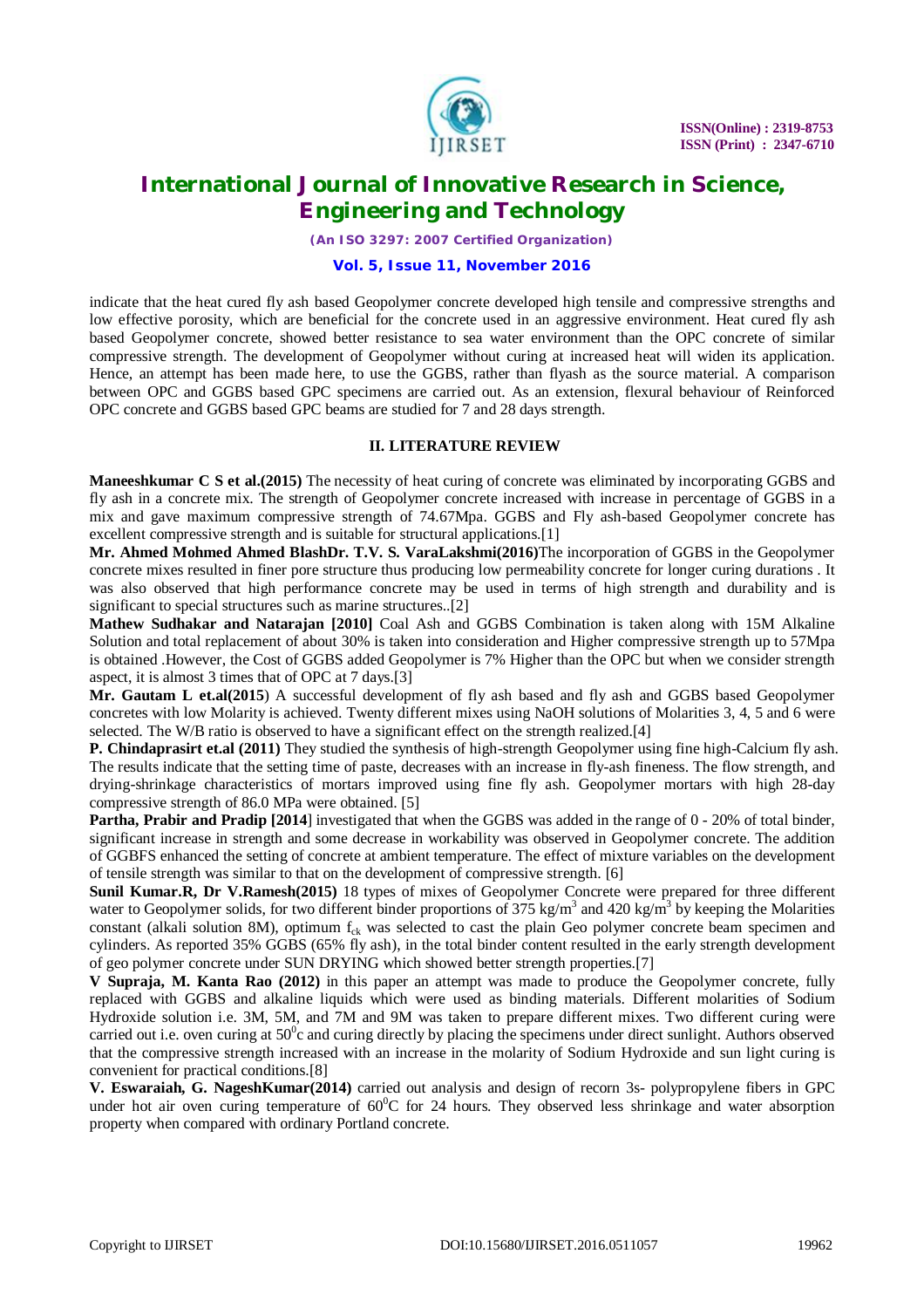

*(An ISO 3297: 2007 Certified Organization)*

**Vol. 5, Issue 11, November 2016**

### **III. MATERIALS**

### **GGBS**

Ground Granulated Blast Furnace Slag is a by-product from blast furnaces, used to make Iron. Blast furnaces are fed with controlled mixture of iron ore, coke and lime stone and operated at a temperature of about 1500°C. When iron ore, coke and lime stone melt in the blast furnace, two products are produced i.e., molten iron and molten slag. The molten slag comprises mostly Silicates and Alumina from the original iron ore, combined with some oxides from lime stone. Using high pressure water jets, this rapidly quenches the slag and forms granular particles, generally not bigger than 5 mm in size. The rapid cooling prevents the formation of larger crystals and the resulting granular material comprises of around 95% non-crystalline Calcium Alumino Silicates. The granulated slag is further processed by drying and then grinding in a vertical roller mill or rotating ball mill into very fine powder, GGBS. The physical properties and the chemical composition of GGBS used in the present work are given in tables 1(a) and 1(b) respectively.

|                     | TABLE 1(a): PHYSICAL PROPERTIES OF GGBS USED<br>TABLE 2(b): CHEMICAL COMPOSITION OF GGBS USED |                                |                                |  |
|---------------------|-----------------------------------------------------------------------------------------------|--------------------------------|--------------------------------|--|
| <b>Property</b>     | <b>GGBS</b>                                                                                   | Compound                       | <b>GGBS</b> (obtained from JSW |  |
|                     |                                                                                               |                                | cements)                       |  |
| Specific Gravity    | 2.8                                                                                           | CaO                            | 37.34%                         |  |
| Fineness $(m^2/kg)$ | 350 to 450                                                                                    | $Al_2O_3$                      | 14.42%                         |  |
| Appearance/ Colour  | Light yellow                                                                                  | Fe <sub>2</sub> O <sub>3</sub> | 1.11%                          |  |
| <b>Structure</b>    | Glassy                                                                                        | SiO <sub>2</sub>               | 37.73%                         |  |
|                     |                                                                                               | Magnesium Oxide (MgO)          | 8.71%                          |  |
|                     |                                                                                               | Manganese Oxide (MnO)          | 0.02%                          |  |
|                     |                                                                                               | Sulphide Sulphur               | 0.39%                          |  |

**Alkaline Liquids:** In the present work, Sodium Hydroxide solution (NaOH) and Sodium Silicate solution (Na<sub>2</sub>SiO<sub>3</sub>) are used as alkaline activators. Sodium Hydroxide solution is prepared by dissolving pellets in deionised water. Excessive heat is evolved during mixing of pellets in water, and to avoid this solution is prepared one day in advance. Sodium Silicate is known as liquid glass or water glass, and is available in liquid (gel) form. The chemical composition and physical properties of Sodium Silicate and Sodium Hydroxide solutions are tabulated below in table 2.

| TABLE 2: PHYSCIAL PROPERTIES OF SODIUM SILICATE AND SODIUM HYDROXIDE SOLUTION |                        |                 |                                  |  |
|-------------------------------------------------------------------------------|------------------------|-----------------|----------------------------------|--|
| <b>Property</b>                                                               | Material $\rightarrow$ | Sodium Silicate | <b>Sodium Hydroxide solution</b> |  |
| Colour                                                                        |                        | Light vellow    | White                            |  |
| Appearance                                                                    |                        | Liquid (Gel)    | Pellets                          |  |
| Molecular Weight                                                              |                        | $122.06$ g/mole | $39.99$ g/mole                   |  |
| Specific Gravity                                                              |                        | 1.7             | 1.3                              |  |

### **Aggregates:**

The locally available river sand of Zone II and crushed granite of medium size 20 mm and 12.5 mm was used as fine aggregate and coarse aggregate in the present investigation. The properties of aggregates are given in following tables. The sieve analysis of fine aggregates is given in table 4 and coarse aggregates in table 5 and 6.

| <b>Property</b>         |  | Material $\rightarrow$   Fine Aggregates | <b>Coarse Aggregates</b> |         |
|-------------------------|--|------------------------------------------|--------------------------|---------|
|                         |  |                                          | $20 \text{ mm}$          | 12.5 mm |
| Specific gravity        |  | 2.68                                     | 2.79                     | 2.81    |
| Bulk density $(kg/m^3)$ |  | 1452.91                                  | 1343.98                  | 1230.8  |

**TABLE 3: MATERIAL PROPERTIES OF AGGREGATES**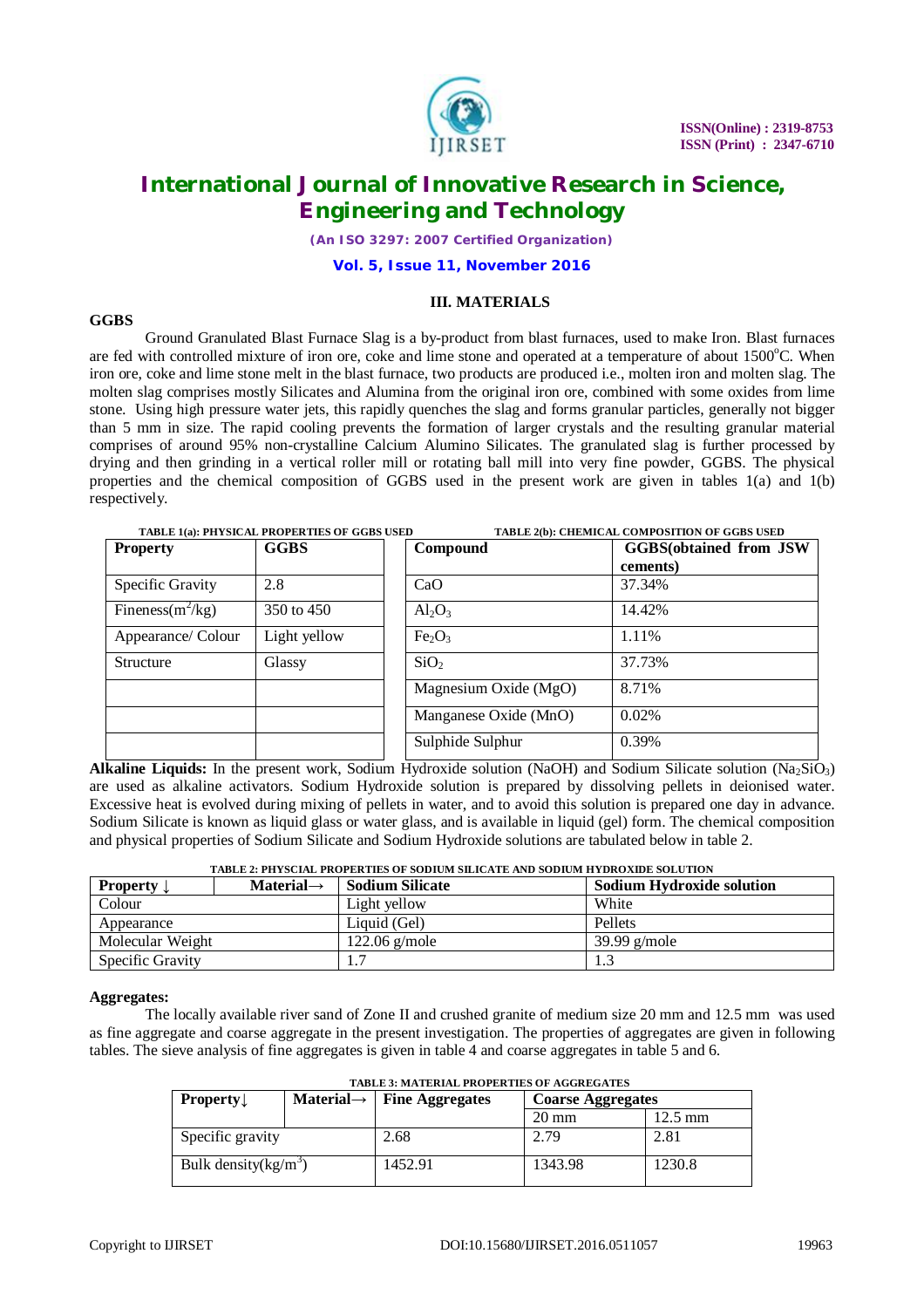

*(An ISO 3297: 2007 Certified Organization)*

### **Vol. 5, Issue 11, November 2016**

#### **TABLE 4: SIEVE ANALYSIS OF FINE AGGREGATE**

| IS Sieve Size         | Weight Retained | % Retained | Cumulative Percentage | Cumulative                |
|-----------------------|-----------------|------------|-----------------------|---------------------------|
|                       | (g)             |            | Retained              | <b>Percentage Passing</b> |
| 4.75 mm               | 37              | 3.7        | 3.7                   | 96.3                      |
| $2.36$ mm             | 27              | 2.7        | 6.4                   | 93.6                      |
| $1.18 \text{ mm}$     | 208             | 20.8       | 27.2                  | 72.8                      |
| 600 micron            | 458             | 45.8       | 73.0                  | 27.0                      |
| 300 micron            | 243             | 24.3       | 97.3                  | 2.7                       |
| 150 micron            | 19              | 1.9        | 99.2                  | 0.8                       |
| Lower than 150 micron | $\overline{c}$  | 0.2        | 99.4                  | 0.6                       |

**TABLE 5: SIEVE ANALYSIS OF COARSE AGGREGATES OF SIZE 20 mm**

| IS Sieve Size | Weight         | % Retained | Cumulative          | Cumulative         |
|---------------|----------------|------------|---------------------|--------------------|
| (mm)          | Retained $(g)$ |            | Percentage Retained | Percentage Passing |
| 40            |                |            |                     | 100                |
| 20            | 44             | 0.44       | 0.44                | 99.56              |
| 10            | 3174           | 31.74      | 32.18               | 67.82              |
| 4.75          | 6689           | 66.89      | 99.07               | 0.93               |
| Pan           | 55             | 0.55       | 99.62               | 0.38               |

#### **TABLE 6: SIEVE ANALYSIS OF COARSE AGGREGATES OF SIZE 12.5 mm**

| IS Sieve Size | Weight         | % Retained | Cumulative          | Cumulative         |
|---------------|----------------|------------|---------------------|--------------------|
| (mm)          | Retained $(g)$ |            | Percentage Retained | Percentage Passing |
| 16            |                |            |                     | 100                |
| 12.5          | 70             | 2.33       | 2.33                | 97.6               |
| 10            | 1705.1         | 56.83      | 59.16               | 40.84              |
| 4.75          | 1223.5         | 40.78      | 99.94               | 0.06               |
| 2.30          | 1.4            | 0.046      | 99.986              | 0.014              |
| Pan           |                |            |                     |                    |

#### **Water:**

Distilled water for GPC and potable water for normal concrete which are free from chemicals and organic materials were used for this investigation

**Cement:**

Ordinary Portland cement 53 grade conforming to Indian Standard is used, in the present study with a Specific Gravity of 3.12.

#### **Super plasticizer** –**Structro 202:**

In the present investigation, a High Range Water Reducing (HWRA) admixture named Structro 202, has been used.

#### **IV. EXPERIMENTAL PROGRAMME**

#### *A. MIX DESIGN OF GEOPOLYMER CONCRETE*

In the design of Geopolymer design mix, the total aggregate is taken as 75% of the entire concrete mix, by mass. Fine aggregate was taken as 25% of total aggregates. The average density of Geopolymer concrete is similar to that of OPC concrete  $(2400\text{kg/m}^3)$ . The combined mass of alkaline liquid and GGBS are known by the density of Concrete. The addition of sodium silicate is to enhance the process of geopolymerisation. For the present investigation, concentration of Sodium Hydroxide was taken as 5M and alkaline sodium ratio as 0.5. The mix proportions are given in table 7.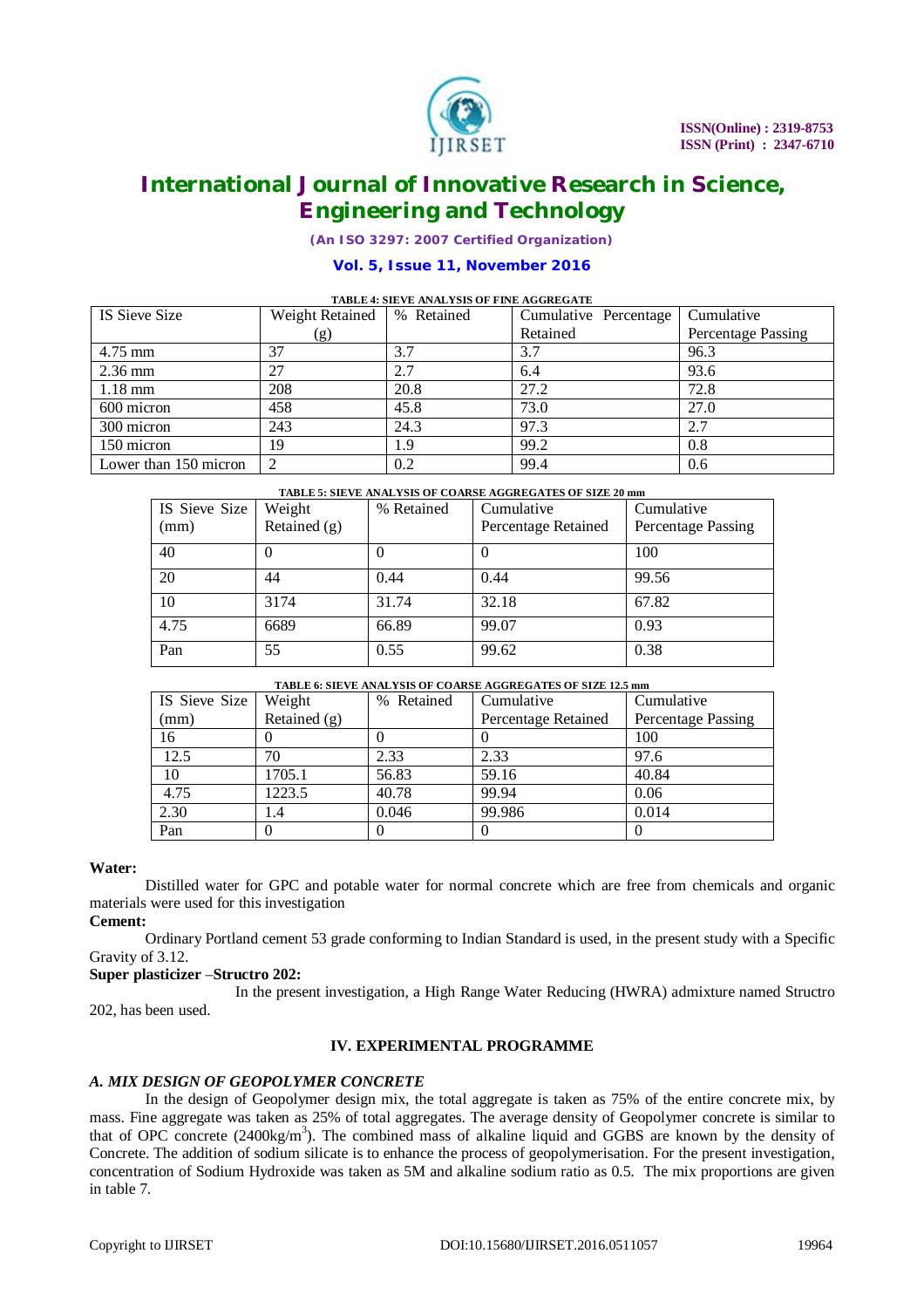

*(An ISO 3297: 2007 Certified Organization)*

### **Vol. 5, Issue 11, November 2016**

#### **TABLE 7: MIX PROPORTIONS OF GEOPOLYMER CONCRETE**

| <b>Designation of Mix</b>        | Mix1 |
|----------------------------------|------|
| Coarse Aggregate $kg/m3$         | 900  |
| Fine Aggregate $\text{kg/m}^3$   | 805  |
| GGBS $\text{kg/m}^3$             | 350  |
| Sodium Hydroxide $kg/m3$         | 132  |
| Sodium Silicate Solution $kg/m3$ | 132  |
| <b>Alkaline Solution Ratio</b>   | 0.5  |
| Water / Binder Ratio             | 0.59 |
| Molarity                         | 5M   |

### *B. MIX DESIGN OF CEMENT CONCRETE*

The mix design was done as per the ACI code. M60 grade of Concrete was adopted for the study. The water cement ratio adopted for the concrete mix is 0.29. The mix proportions are given in table 8.

| <b>Designation of Mix</b>                  | Mix2  |
|--------------------------------------------|-------|
| Coarse Aggregate $\text{kg/m}^3$           | 1038  |
| Fine Aggregate $\text{kg/m}^3$             | 711   |
| Cement $kg/m3$                             | 542   |
| Water Cement Ratio                         | 0.29  |
| Silica Fume $kg/m3$                        | 37.94 |
| Super Plasticizer (litres) $\text{kg/m}^3$ | 4.336 |

**TABLE 8: MIX PROPORTIONS OF CEMENT CONCRETE**

### *C. MECHANICAL PROPERTIES OF MIX 1 AND MIX2*

Three cubes of size 150mm x150mm x150 mm have been tested for compressive strength using the Compression Testing Machine (CTM). Three cylinders of size 150mm x300mm were cast and were tested for Split Tensile Strength.

| <b>Mechanical Property</b>                      | Mix 1      |         | Mix 2  |         |
|-------------------------------------------------|------------|---------|--------|---------|
|                                                 | 7 davs     | 28 days | 7 davs | 28 days |
| Compressive Strength $(N/mm2)$                  | 73         | 83.5    | 60.9   | 72.1    |
| <b>Split Tensile Strength (Nmm<sup>2</sup>)</b> | <b>4.1</b> | 5.213   | 3.71   | 4.23    |

#### *D. SPECIMEN DETAILS OF BEAMS*

Four numbers of Vibrated Reinforced Cement Concrete (VRCC) beams and Geopolymer Reinforced Concrete (GRPC) were casted and tested. The total length of the beam cast was 1150 mm and cross section dimensions were 100 mm X 150 mm. Beams were simply supported over the span of 1000 mm. The clear cover to reinforcement was kept as 25mm, and reinforcement details of the specimen tested are given in the figure1. The specimens were tested at ages of 7 and 28 days from the date of casting,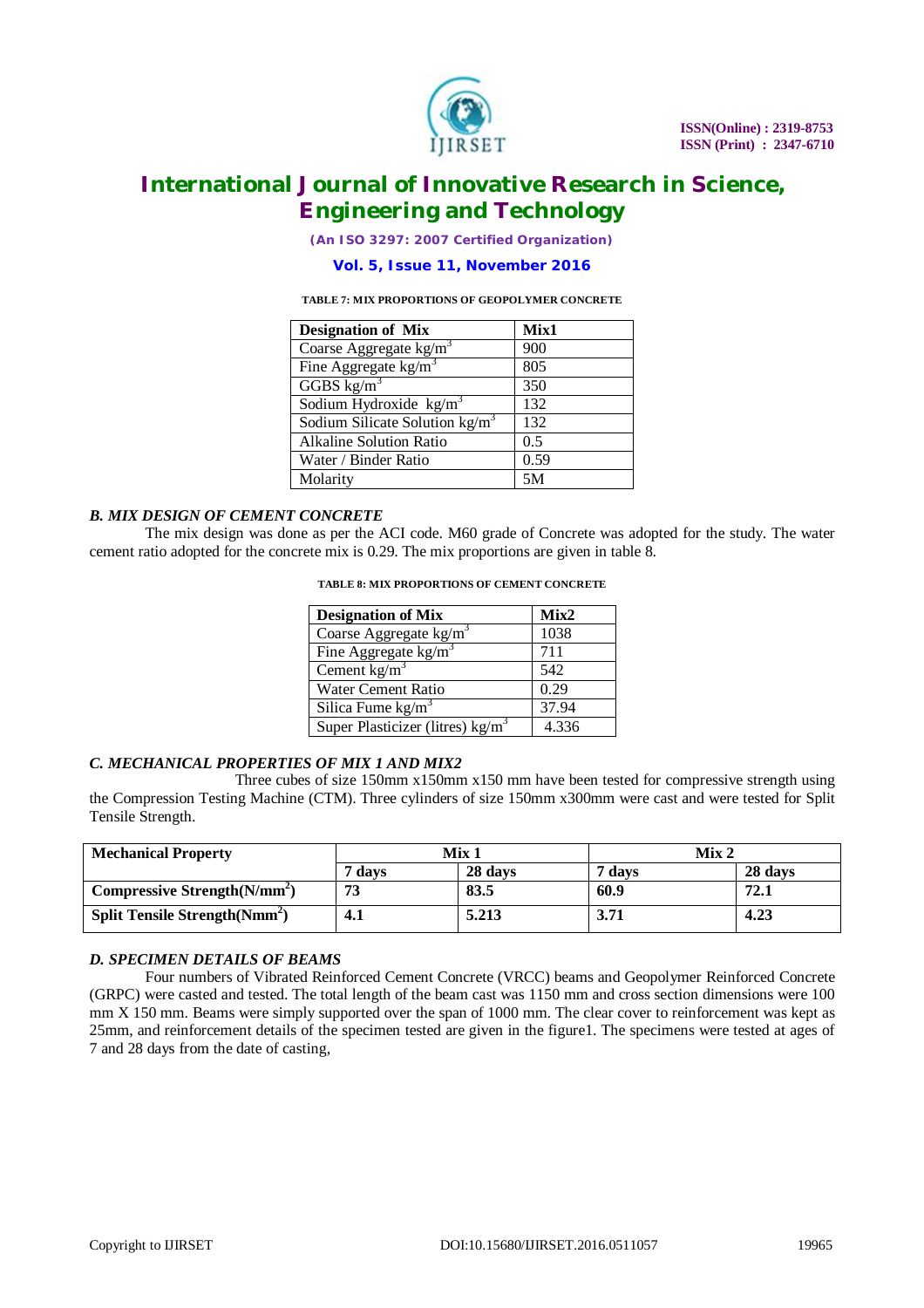

*(An ISO 3297: 2007 Certified Organization)*

**Vol. 5, Issue 11, November 2016**



**Figure1**: **Beam specimens reinforcement details**

### *E. PREPARATION OF BEAM SPECIMENS*

Prior to casting, the inner walls of moulds were coated with lubricated oil to prevent adhesion with the hardening concrete. Both VRCC and GRPC were mixed in a pan mixing machine for about 6-8 mins. Concrete was placed in a mould, in equal thickness of three layers and each layer was vibrated using the needle vibrating machine, until concrete was thoroughly compacted. The steel bars as per the design were placed over the 25mm core blocks. The VRCC beams were water cured for a period of 28 days while the GRPC beams were cured at room temperature in the laboratory, for a period of 28 days, after casting. The specimens were then tested after the curing period.

# *F. TEST PROCEDURE*

The testing was carried out in a computerized UTM of 100 tones capacity. The beam was simply supported over a span of 1000mm. The load considered on the beam was 2 point static loading under load control mode. Dial gauges were fixed at mid span and at a distance of 280 mm and 720 mm from the supports, for measuring deflections. The load was applied gradually. In increments of 5kN, the deflections were measured and the behaviour of the beam was observed carefully by noting the cracks developed using a marker pen gradually. The test set up was shown in figure 2 and cracks distribution at failure load is shown in figure 3 respectively.



**Figure 2: Beam Under Loading Condition Figure 3: Crack Distribution At Failure Load.** 

### *G. RESULTS AND DISCUSSION*

Cube specimens were tested for Compressive Strength and cylinders for Split Tensile Strength. The beam specimens showed a deflection when tested under two point static loading until failure. The flexural cracks were developed along the span of the beam as the load increased. In general, the beam specimens will fail due to yielding of tensile steel but in the present investigation, the design of beams is undertaken as over reinforced, hence it is observed that failure of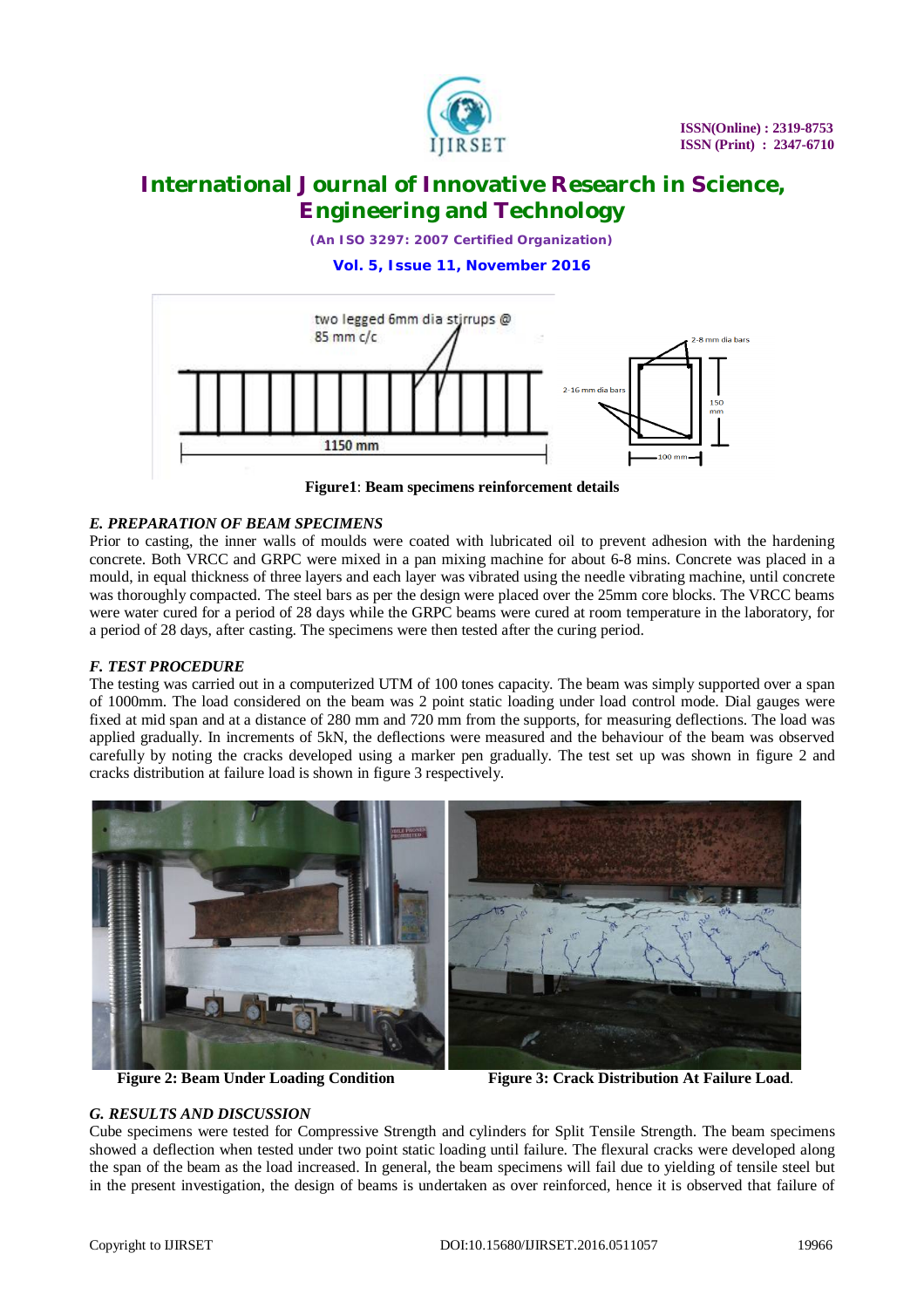

*(An ISO 3297: 2007 Certified Organization)*

**Vol. 5, Issue 11, November 2016**

concrete in compression zone (Shear compression) would fail rather than yielding of tensile steel at the failure load. As the loads increases cracks got propagated and new cracks developed, along the span. The numbers of flexural cracks developed are more for the VRCC beams than the GRPC beams.

| Age of the                 | Mix ID            | <b>Crack</b><br>First | <b>Ultimate</b> |
|----------------------------|-------------------|-----------------------|-----------------|
| <b>Specimen</b><br>in days |                   | Load(kN)              | Load(kN)        |
|                            | GRPC1             | 25                    | 89.95           |
|                            | GRPC <sub>2</sub> | 27                    | 87.7            |
|                            | VRCC1             | 31                    | 115.5           |
|                            | VRCC2             | 27                    | 105.95          |
|                            | GRPC1             | 29.8                  | 107.8           |
| 28                         | GRPC2             | 27.95                 | 103.9           |
|                            | VRCC1             | 31.5                  | 127.1           |
|                            | VRCC2             | 31                    | 124.3           |

|  |  |  | <b>Table 9: Test Results</b> |
|--|--|--|------------------------------|
|--|--|--|------------------------------|

### *H. LOAD DEFLECTION CHARACTERISTICS*

The experimental load deflection curves of VRCC beams and GRPC beams are shown in figure 4, 5 and6 for 7days and in figures 7, 8 and 9 for 28 days are shown respectively. The ultimate load of the concrete specimens increased the defections, also showed an increasing trend in the case of VRCC whereas, in the case of GRPC the deflections were on the lower side than those of VRCC.



**Figure 4: Load Deflection Curves At 7 Days @Mid Span**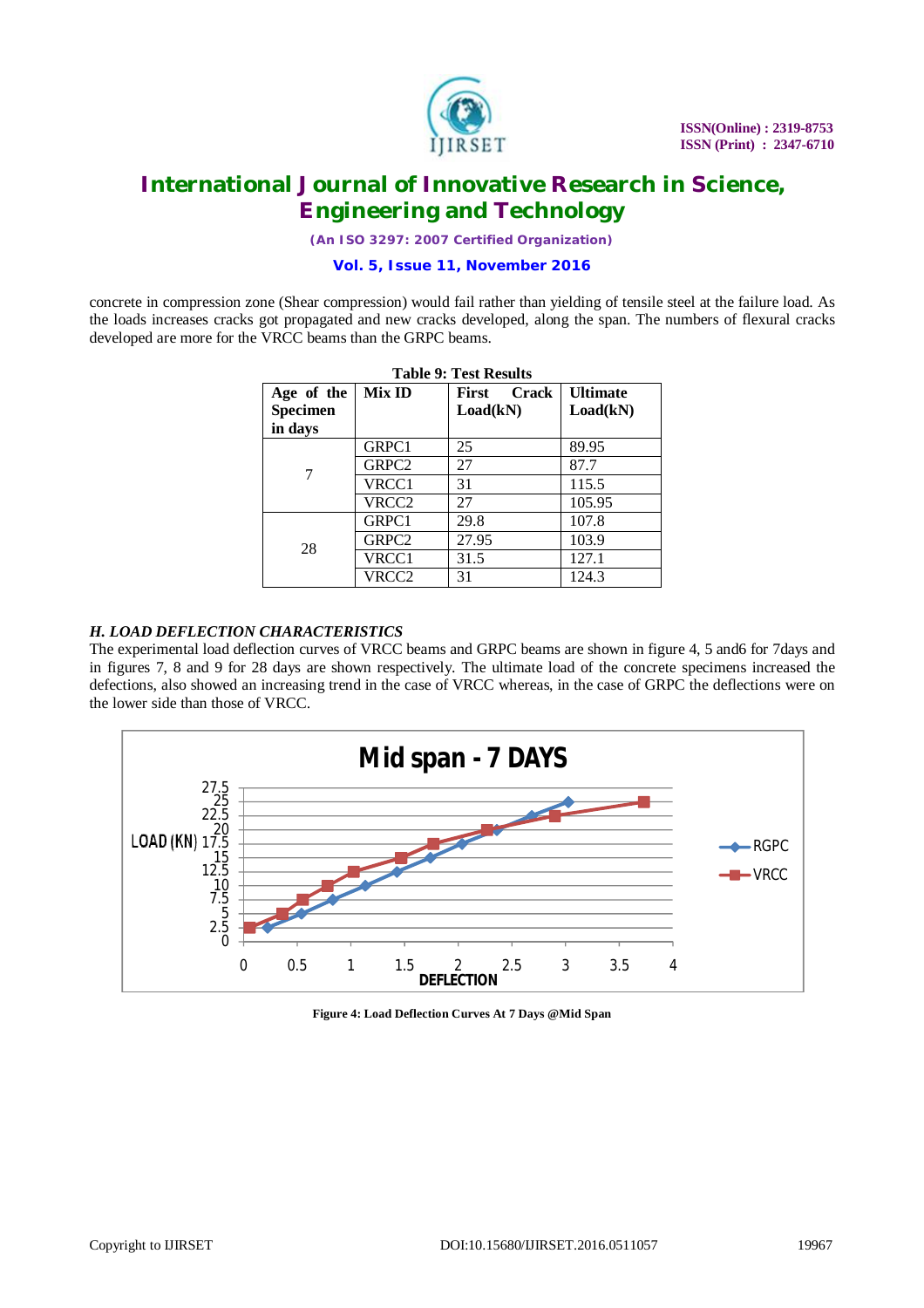

*(An ISO 3297: 2007 Certified Organization)*

**Vol. 5, Issue 11, November 2016**



**Figure 5: Load Deflection Curves At 7 Days @ 0.72 L**



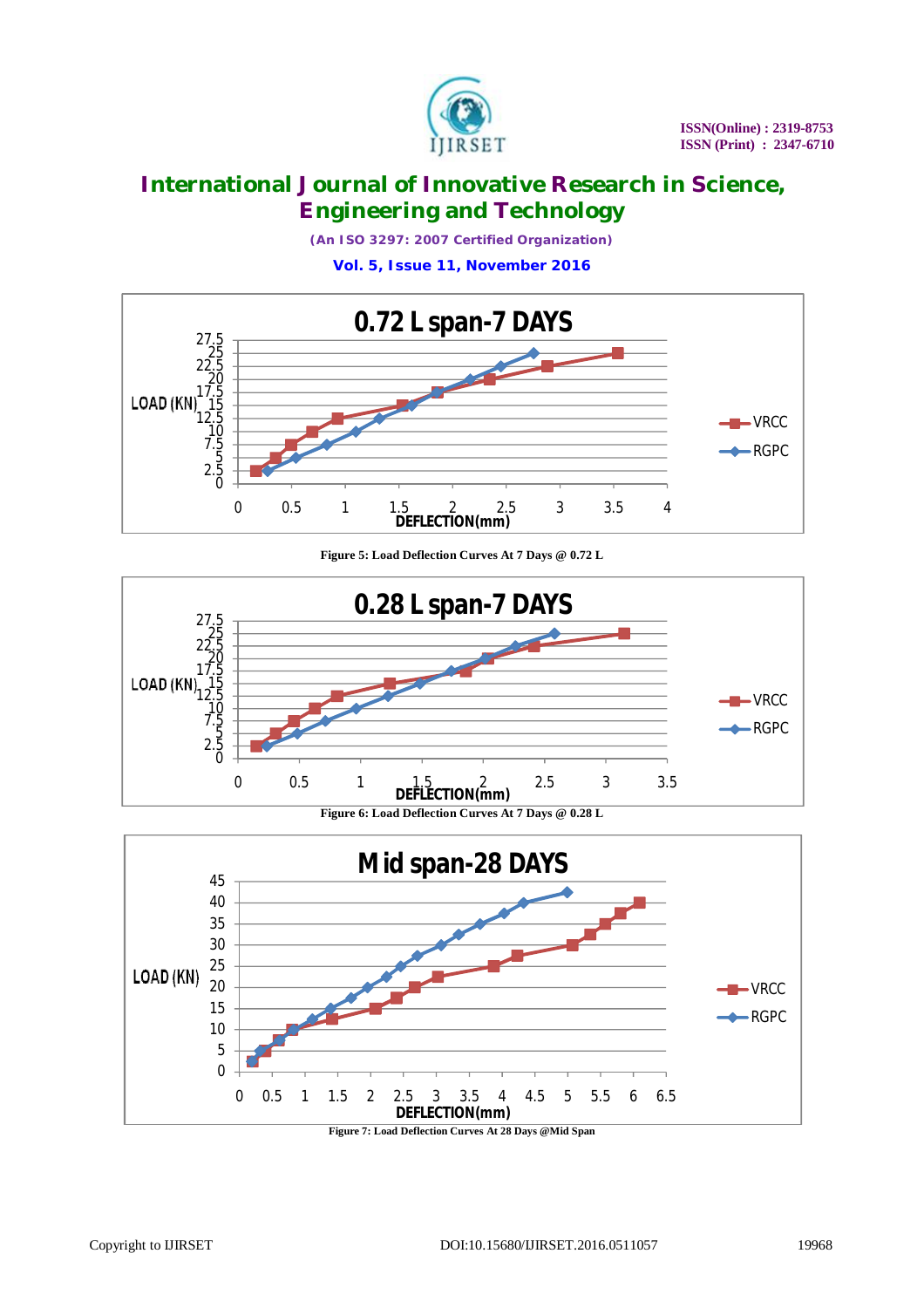

*(An ISO 3297: 2007 Certified Organization)*

**Vol. 5, Issue 11, November 2016**





# *I. FAILURE MODE:*

The failure pattern of beam specimens was found to be similar for both VRCC and GRPC Beams. The crack patterns are similar for both the beam specimens. In the present investigation, due to the over reinforced section, compression failure (cracking of concrete) occurred before the yielding of steel.

# **V.CONCLUSIONS**

- Use of Geopolymer concrete (GPC) in Civil Engineering construction helps reduce the environmental pollution. Hence GPC can be considered an eco friendly material.
- Workability characteristics of GPC depend on mixing time of GPC that is workability of GPC is directly proportional to the mixing time.
- To check the suitability of GPC in cast-in-situ conditions, specimens are cured at room temperature, which gave good results.
- When compared with plain GPC and OPC concrete, Compressive Strength and Split Tensile Strengths at 7 days and 28 days are higher in GPC.